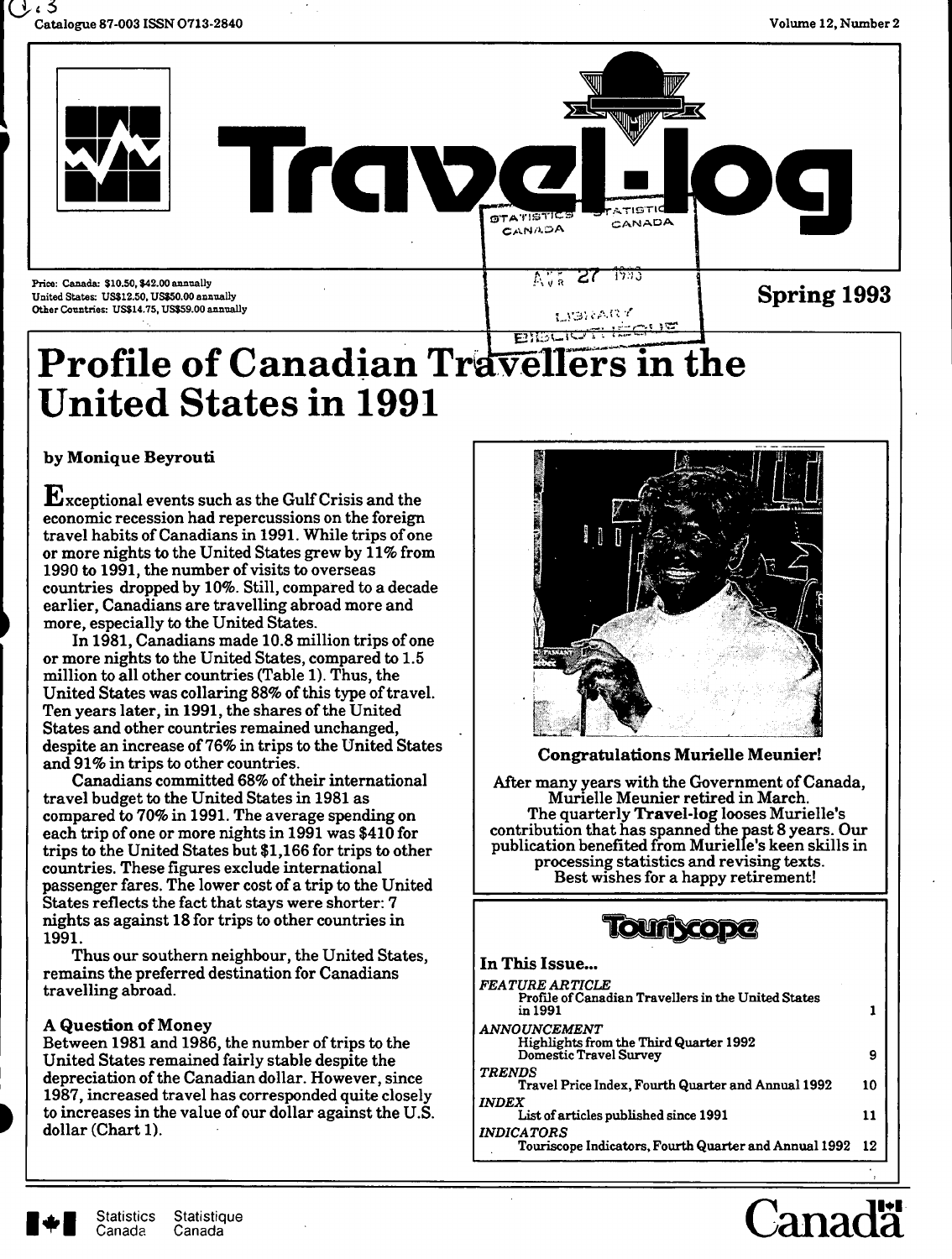|                        | 1981   | 1990                       | 1991   |
|------------------------|--------|----------------------------|--------|
|                        |        | '000                       |        |
| <b>Trips</b>           |        |                            |        |
| Total                  | 12,316 | 20.415                     | 21,937 |
| <b>United States</b>   | 10.838 | 17.262<br>÷                | 19.113 |
| <b>Other Countries</b> | 1.478  | 3.153                      | 2.824  |
|                        |        | $\cdot$ \$'000 000 $\cdot$ |        |
| Spending <sup>1</sup>  |        |                            |        |
| <b>Total</b>           | 3,644  | 10,794                     | 11,138 |
| <b>United States</b>   | 2,487  | 6.923                      | 7,846  |
| <b>Other Countries</b> | 1.157  | 3,870                      | 3,292  |

Source: International Travel, Cat. No. 66-201.

#### **Chart 1 Relation between Exchange Rates and Overnight Trips to the U.S.**



#### **Chart 2**

## **Gasoline Price Differential between Canada and the United States**



Trave **Editor:** *Lise Beaulieu-Caron Tel: 613-951-1673 Fax: 613-951-2909 Photos courtesy of the* **Education, Culture and Tourism Division**  *Price: Canada: \$10.50 per issue, \$42.00 annually United States: US\$12.50 per issue, US\$50.00 annually*  Other Countries: US\$14.75 per issue, *US\$59.00 annually*  Published by authority of the Minister responsible for Statistics Canada Statistics Canada should be credited when reproducing or quoting any part of this document Toll-free order service in Canada 1-800-267-6677 The paper used in this publication meets the minimum requirements of American National Standard for Information Sciences - Permanence of Paper for Printed Library Materials, ANSI Z39.48 - 1984. ⊝  $^{\circ}$  Minister of Industry, Science and Technology, **1993**  All rights reserved. No part of this publication may be reproduced, stored in a retrieval system or transmitted in any form or by any means, electronic, mechanical, photocopying, recording or otherwise without prior written permission from Chief, Author Services, Publications Division, Statistics Canada, Ottawa, Ontario, Canada K1A 0T6. Note of Appreciation Canada owes the success of its statistical system to a long-standing cooperation involving Statistics Canada, the citizens of Canada, its businesses and governments. Accurate and timely statistical information could not be produced without their continued cooperation and goodwill.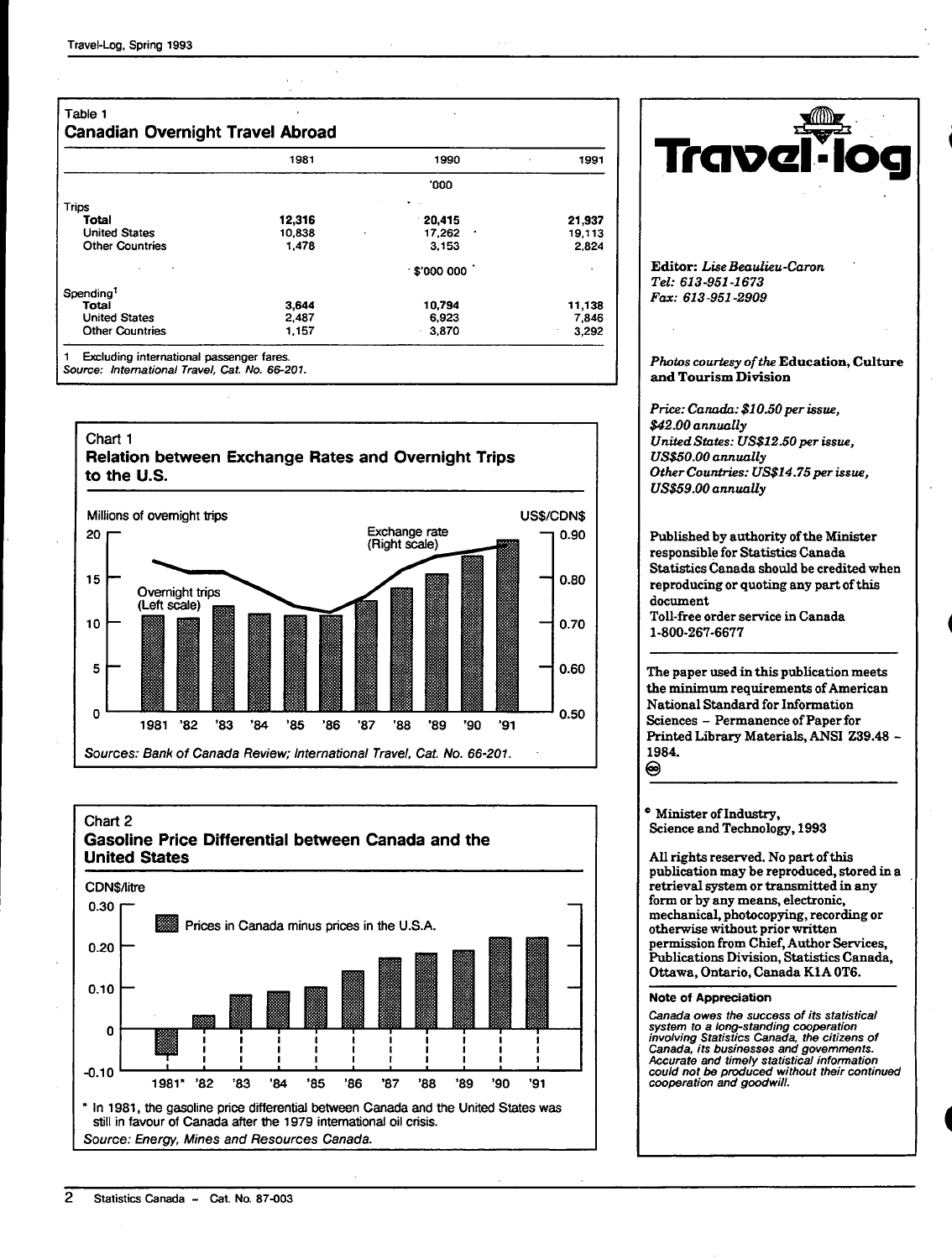#### *k Continued from page 1*

In 1991, there were a record 60.2 million same-day trips to the United States by all modes of transportation. Same-day trips by car increased by 14% over 1990, reaching 59.1 million re-entries at border crossings. One of the factors here was cheaper gasoline prices in the United States. The difference in price between the two countries had widened during the 1980s, reaching 22 cents a litre in 1991 (Chart 2).

## **Cars Still the Preferred Mode of Travel**

As a rapid and convenient mode of transportation, cars derive a natural advantage from the proximity of the U.S. border, the preference for short trips and the lower cost of car travel. The popularity of automobile travel is growing so much (Table 2) that, in 1991, three out of four trips of one or more nights to the United States were by car, as compared to three out of five in 1981.

The increased popularity of the car in 1991 over 1990 was seen in all trips, regardless of purpose. However, Canadians use their cars more often for pleasure trips or for visiting relatives and friends; only a third of business trips were by car in 1991.

Between 1981 and 1990, the share of trips of one or more nights to the United States by plane dropped from 28% to 23%, and then fell to 19% in 1991. This dramatic drop between 1990 and 1991 affected even business travel. It could be connected with the temporary increase in air travel costs combined with the psychological impact of the international situation. However, the preliminary estimates for 1992 indicate a slight recovery for airplane trips to the United States.

#### Table 2 **Canadian Travel to the United States**

| $\ddot{\phantom{a}}$ |        |        |        |         | Change  |
|----------------------|--------|--------|--------|---------|---------|
|                      | 1981   | 1990   | 1991   | 1981/91 | 1990/91 |
|                      |        | '000   |        | %       |         |
| Same-day Trips       |        |        |        |         |         |
| Automobile           | 21,482 | 51,829 | 59.074 | 175.0   | 14.0    |
| Other                | 1.264  | 1,342  | 1.163  | $-8.0$  | $-13.3$ |
| Overnight Trips      |        |        |        |         |         |
| Automobile           | 6.898  | 12,164 | 14,289 | 107.2   | 17.5    |
| Airplane             | 3.092  | 4.039  | 3.586  | 16.0    | $-11.2$ |
| Bus                  | 536    | 606    | 633    | 18.2    | 4.5     |
| Other                | 312    | 453    | 605    | 93.8    | 33.7    |

Source: International Travel, Cat No. 66-201.

Table 3

## **Overnight Travel to the United States, by Purpose, 1991**

|                                                | ·Trips | Share |
|------------------------------------------------|--------|-------|
|                                                | '000   | %     |
| <b>Purpose of Trip</b>                         |        |       |
| <b>Business, Convention &amp; Employment</b>   | 1.998  | 10.5  |
| <b>Visiting Friends/Relatives</b>              | 2.815  | 14.7  |
| Pleasure, Recreation or Holiday                | 11,642 | 60.9  |
| Other Reasons, of which:                       |        |       |
| Shopping                                       | 1.327  | 6.9   |
| Other                                          | 1,332  | 7.0   |
| Total                                          | 19,113 | 100.0 |
| Source: International Travel, Cat. No. 66-201. |        |       |

## **Travel for Pleasure Ranks Number One**

Most Canadians travelling to the United States do so for pleasure, recreation or holidays (Table 3). This type of travel is very popular among baby-boomers, but the group most inclined to travel to the United States for pleasure is Canadians of pre-retirement age. Apart from shopping, which is now reported for 7% of trips of one or more nights, the shares for other reasons for travel remained fairly stable from 1990 to 1991. It should be noted that shopping trips occur mainly in border areas.

#### **The Central Provinces Dominate the Market**

Ontarians took the largest number of trips of one or more nights to the United States (Table 4). While they accounted for 37% of the

population in 1991, they took 45% of such trips. Quebeckers took the fewest trips proportionally to their numbers: with 25% of the population, they took only 19% of those trips.

Both Ontarians and Quebeckers stayed an average of eight nights in the United States. Their average spending was also comparable: \$436 for Ontarians and \$414 for Quebeckers. Trips to the United States for pleasure, recreation and holidays accounted for 71% of all trips of one night or more by Quebeckers, but only 56% of such trips by Ontarians.

Ontario's share of the U.S. travel market increased by 5 percentage points between 1981 and 1991, while Quebec's share dropped by the same amount (Chart 3), and the shares of other regions remained relative stable.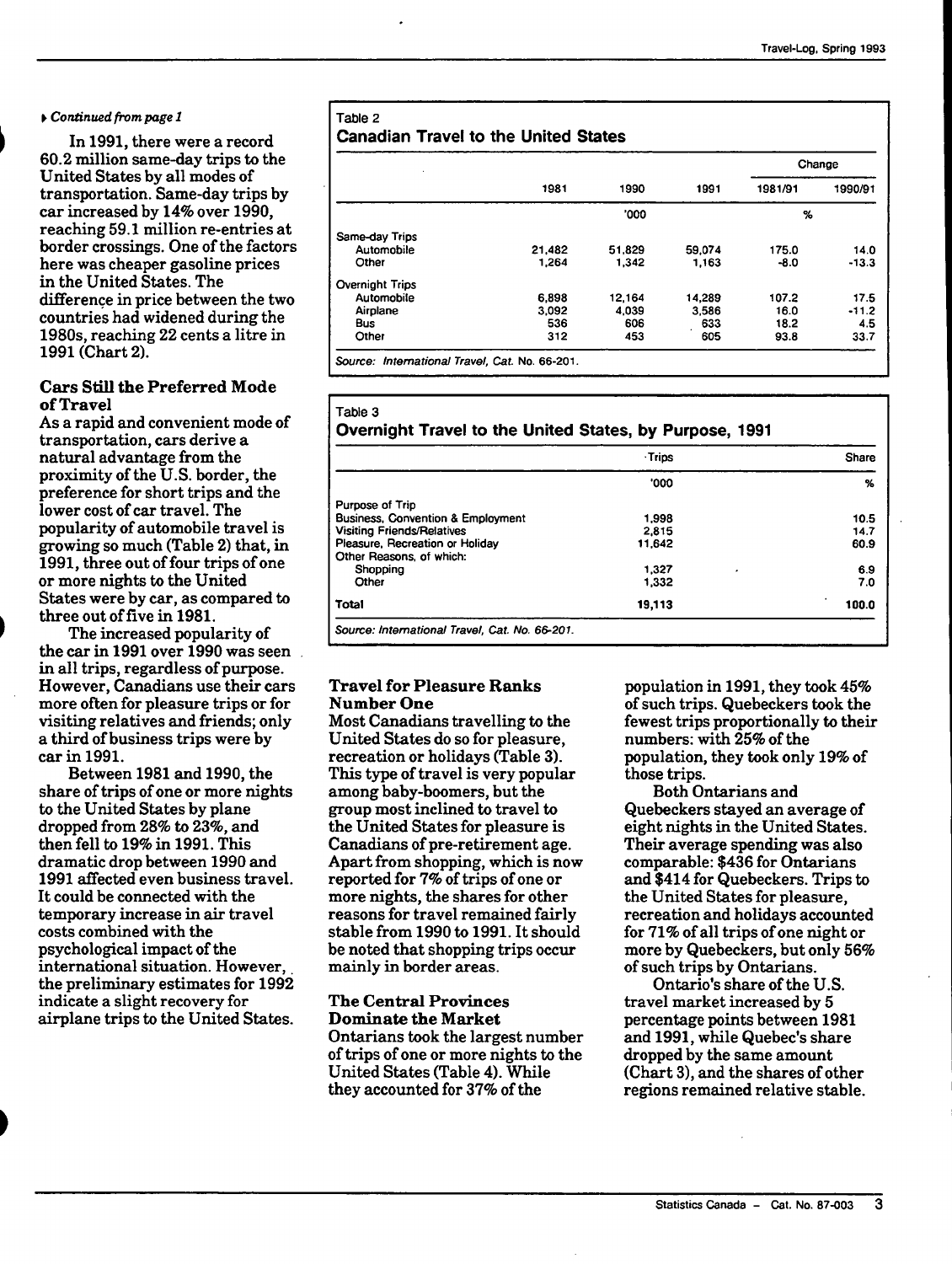## Table 4 **Relation Between the Canadian Population Distribution and Overnight Trips to the United States, by Province of Residence, 1991**

|                               | Population       | Share | Person-<br>trips | Share |
|-------------------------------|------------------|-------|------------------|-------|
|                               | '000             | %     | '000             | %     |
| <b>Atlantic Provinces</b>     | 2.322            | 8.5   | 971              | 5.1   |
| Québec                        | 6.896            | 25.3  | 3.648            | 19.1  |
| Ontario                       | 10.085           | 36.9  | 8.555            | 44.8  |
| Manitoba                      | 1.092            | 4.0   | 892              | 4.7   |
| Saskatchewan                  | 989              | 3.6   | 512              | 2.7   |
| Alberta                       | 2.546            | 9.3   | 1.436            | 7.5   |
| British Columbia <sup>1</sup> | 3.368<br>$\cdot$ | 12.3  | 3.100            | 16.2  |
| Canada                        | 27,297           | 100.0 | 19,113           | 100.0 |

Sources; Census of Canada; International Travel, Cat. No. 66-207.



#### Table 5 **What Canadians Do While Travelling in the United States, 1991**

| Activities <sup>1</sup>              | Person-<br>trips | Participation<br>Rate |
|--------------------------------------|------------------|-----------------------|
|                                      | '000             | ℅                     |
| <b>Overnight Person-trips</b>        | 19,113           | 100.0                 |
| Shopping                             | 14.946           | 78.2                  |
| Sightseeing                          | 9.529            | 49.9                  |
| <b>Sports or Outdoor Activities</b>  | 7.464            | 39.1                  |
| Dining at High Quality Restaurants   | 7.023            | 36.7                  |
| <b>Visiting Friends or Relatives</b> | 5,925            | 31.0                  |
| Nightlife/Entertainment              | 4.346            | 22.7                  |
| Visit U.S. or State Park             | 3.934            | 20.6                  |
| Zoos/Museums/Natural Display         | 3.105            | 16.2                  |
| Theme Parks                          | 2.124            | 11.1                  |

#### **•** *Continued from page 3*

#### **Shopping Becomes More Important**

The International Travel Survey (ITS) reveals the tourist activities travellers engage in. It shows that in 1991, over three-quarters of Canadian tourists in the United States mentioned shopping as one of their activities (Table 5). Aside from shopping, the most popular activities were sightseeing (50%) and sports or outdoor activities  $(39\%)$ .

Half of all business trips involved dining at high quality restaurants and shopping, and 7 out of 10 travellers visiting relatives or friends took the opportunity to go shopping as well. During holiday trips, Canadians have a tendency to combine a broader range of activities.

#### The **Winning** U.S. **States**

The ITS counts all the American states visited, whether in transit to another destination or for a stay of one or more nights. Among those states. New York, Washington and Florida headed the list for visits of one night or more (Table 6). In 1991, these three states cornered a third of the trips of one or more nights, almost half the personnights and 41% of spending in the United States. While the share of visits to these states remained stable between 1981 and 1991, their share of person-nights and spending rose.

Despite the popularity of states along the Canadian border when it comes to the number of visits, sun destinations in the United States nevertheless receive a significant share of person-nights and spending.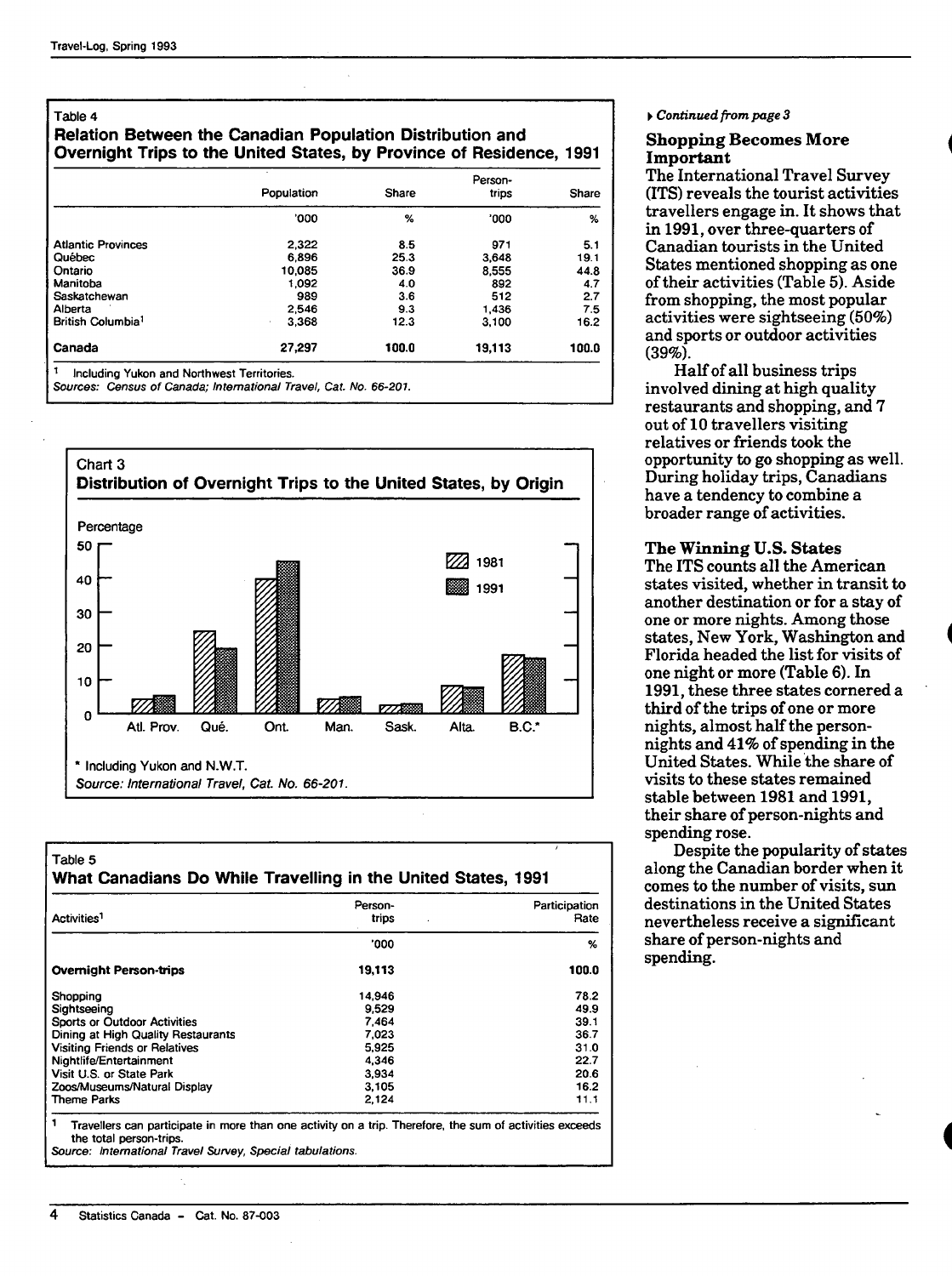## **Most Popular States for Canadian Overnight Visits in the United States, 1991**

Table 6

| <b>States</b>                                  | State-<br>visits | Market<br>Share |
|------------------------------------------------|------------------|-----------------|
|                                                | '000             | %               |
| <b>New York</b>                                | 4,052            | 14.4            |
| Washington                                     | 2.669            | 9.5             |
| Florida                                        | 2.350            | 8.4             |
| Michigan                                       | 1,806            | 6.4             |
| Maine                                          | 1,438            | 5.1             |
| Vermont                                        | 1,228            | 4.4             |
| Montana                                        | 1,050            | 3.7             |
| North Dakota                                   | 1.049            | 3.7             |
| Pennsylvania                                   | 897              | 3.2             |
| California                                     | 806              | 2.9             |
| <b>Other States</b>                            | 10,798           | 38.4            |
| <b>All Overnight State-visits</b>              | 28,143           | 100.0           |
| Source: International Travel, Cat. No. 66-201. |                  |                 |

#### Table 7 **Most Popular States in terms of Nights Stays, 1991 states Florida New York Washington California Michigan Maine Arizona Hawaii Vermont Montana Other States All Person-nights Source: International Travel, Cat. No. 66-207. Nights •000 46,766 10,197 7,344 7,229 4,928 4,828 4,492 3,661 3,054 2,993 37,797 133,289 Market Share % 35.1 7.7 5.5 5.4 3.7 3.6 3.4 2.7 2.3 2.2 28.4 100.0**

#### Table 8 **Most Popular States in terms of Overnight Spending, 1991**

| <b>States</b>                                  | Spending   | <b>Market</b><br>Share |
|------------------------------------------------|------------|------------------------|
|                                                | \$'000,000 | %                      |
| Florida                                        | 2,055.9    | 26.7                   |
| <b>New York</b>                                | 729.3      | 9.5                    |
| California                                     | 548.9      | 7.1                    |
| Washington                                     | 387.7      | 5.0                    |
| Nevada                                         | 333.0      | 4.3                    |
| Maine                                          | 306.7      | 4.0                    |
| Hawaii                                         | 303.2      | 3.9                    |
| Michigan                                       | 269.6      | 3.5                    |
| Arizona                                        | 193.1      | 2.5                    |
| Montana                                        | 176.1      | 2.3                    |
| <b>Other States</b>                            | 2.407.0    | 31.2                   |
| <b>All Overnight Spending</b>                  | 7,710.5    | 100.0                  |
| Source: International Travel. Cat. No. 66-201. |            |                        |

#### **^** *Continued from page 4*

#### **The Special Status of Florida**

Compared with other states, Florida attracts the single largest number of Canadian person-nights (Table 7). In 1991, it accounted for more than a third of all nights spent in the United States — almost five times the figure for the state of New York.

Despite its distance, Florida is the third most visited state, with 2.4 million visits of one or more nights in 1991. Florida also accounted for over a quarter of all spending related to stays of one or more nights in the United States --\$2.1 billion (Table 8).

However, contrary to the general trend, the number of visits of one or more nights to Florida went down from 1990 to 1991 ~ the first decrease since 1985 (Chart 4).

In 1981, 50% of visitors returned from Florida during the first quarter as compared to 45% in 1991 (Chart 5). During the first three months of the year, in both 1981 and 1991, stays lasted two weeks on average. However, Canadians who visited Florida during the second quarter stayed longer than in the early 80s -- an average of 38 nights in 1991 as compared to 24 in 1981. This group of travellers represented 25% of visits to Florida in 1991. Also notable is a growing number of Canadians returning from Florida during the last three months of the year.

Between 1981 and 1991, Ontario's share of the Florida travel market increased while Quebec's decreased and the other regions of Canada remained stable. As with states near the border, cars increased in popularity as the method of transportation: 48% of visits were by car in 1991 as compared to only 26% in 1981 and 42% in 1990. This growing portion of car travel was grasped from the airplane market share.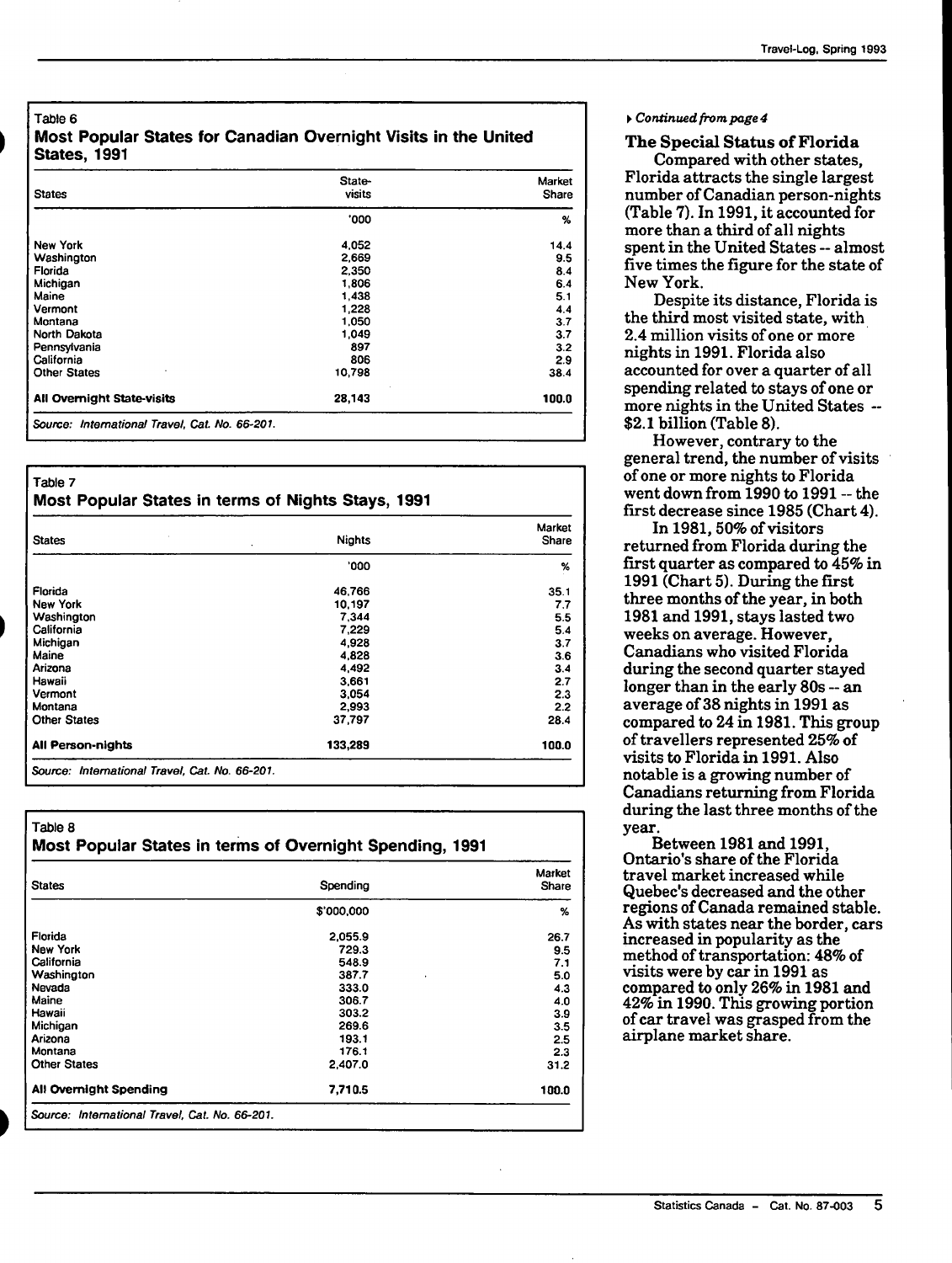#### **•** *Continued from page 5*

The love affair with Florida should continue, given the travel habits of Canadians. Generally speaking, Canadians over 55 are in better shape, have more free time and prefer to stay in Florida. In 1991, this group made 746,000 visits or 32% of all trips of one night or more to Florida, as against 28% in 1981.

## **The Strategic Position of New York State**

The proximity of Canadian cities to certain regions of the United States certainly has an effect on the selection of destinations. Thus New York state is the most popular U.S. destination, with 14% of Canadian travellers staying there in 1991 as compared to 10% in Washington state and 8% in Florida (Table 6). Since 1986, the number of visits of one or more nights to New York has been growing continuously (Chart 6). In addition, use of a car to get there rose from 79% in 1981 to 86% in 1991, eleven years later. With more and more Canadians visiting border states to go shopping, the car is a convenient mode of travel.

Between 1981 and 1991, the average length of a visit was three nights. In 1991, the Canadian tourist spent \$180 on average during a visit. Two out of three visits involved a stay in a hotel or motel. During the fourth quarter, Canadians spend more per night than at any other period of the year. More and more Canadians are taking a year-end trip to the border states for shopping purposes.

As compared to Washington state. New York attracts younger travellers. Only 23% of visitors to New York were 55 or over in 1991. Also, a greater proportion of Canadians visit New York than Washington in the summer. Of all those visiting New York during 1991,43% went during the third quarter.



![](_page_5_Figure_8.jpeg)

![](_page_5_Figure_9.jpeg)

## Chart 6 **Annual Percentage Change in Overnight Visits to the State of New York**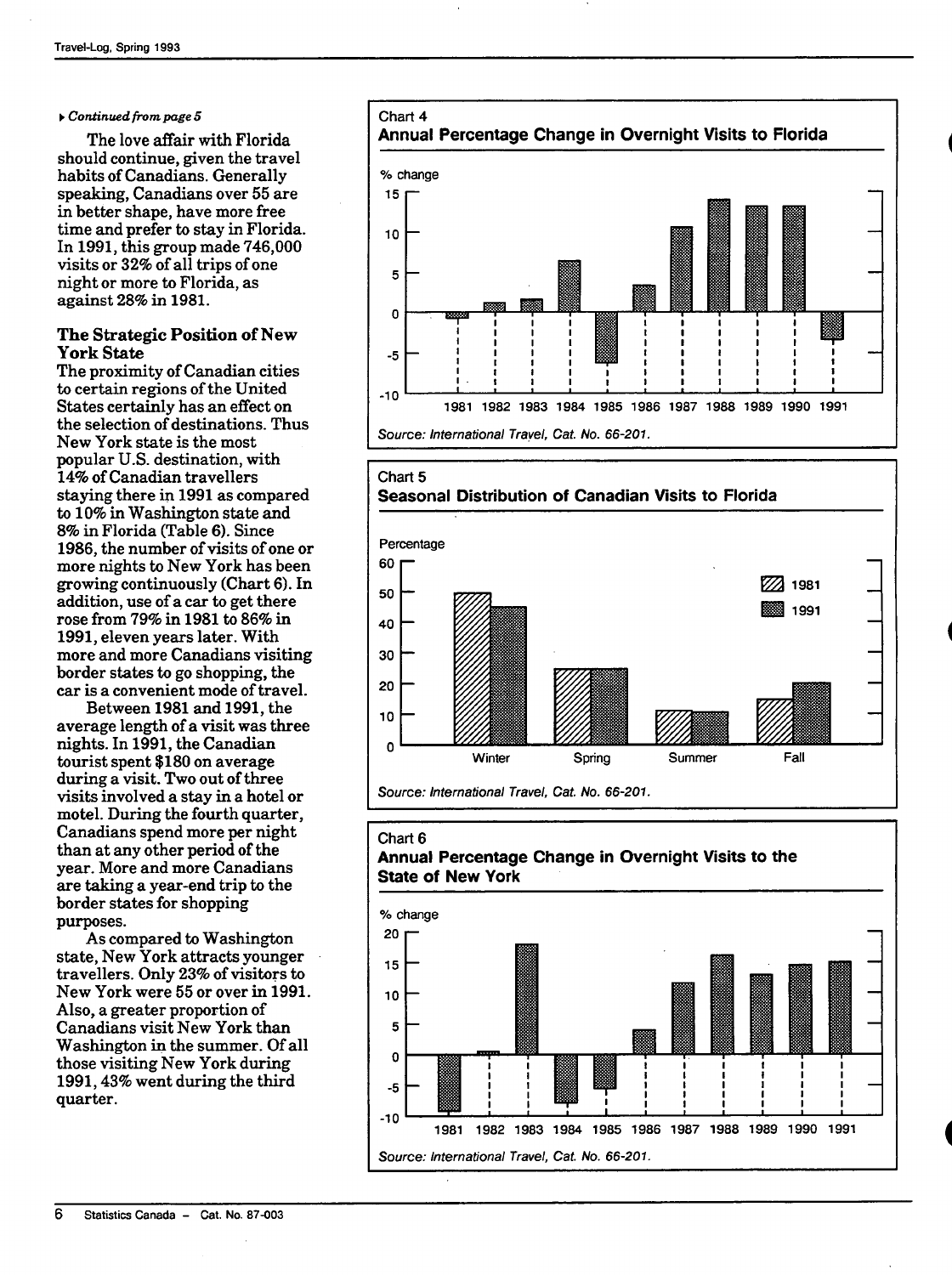#### **^** *Continued from page 6*

New York was the preferred destination of Ontarians and Quebeckers visiting the United States in 1991 (Chart 7). Ontario's hold on the New York market increased in 1991 while Quebec's share dropped to only 27% and the shares of the other regions remained stable but small.

#### **West of the** Rockies

American border states are increasingly popular among Canadians seeking short, inexpensive trips that suit their tastes. Washington state is no exception. After a few years of steady growth, there was a 16% jump in overnight visits from 1990 to 1991 (Chart 8). Spending climbed almost 22% between 1990 and 1991.

In 1991, Canadian tourists -mainly from British Columbia  $(Table 9) - spent an average of$ three nights in Washington and left behind \$145 each. Contrary to the habits of Canadians visiting New York, only 39% stayed in hotels or motels; 23% preferred camping grounds or trailer parks (Chart 9). Also, 20% of Canadians in Washington are visiting, and staying with relatives or friends.

Washington has a special attraction for those 55 emd older, who accounted for 31% of all Canadian visitors in 1991. The summer period from July to September represented 39% of stays. The increased popularity of this border state was such that in 1991 it passed California in the person-night top ten list for the first time.

#### **What about the California Dream?**

Among sun destinations, California continued to lag behind Florida in terms of tourist receipts. In 1991, the average stay was nine nights with spending of \$681 (more per person-night than Florida, New York or Washington).

![](_page_6_Figure_9.jpeg)

![](_page_6_Figure_10.jpeg)

#### Table 9

## **Overnight Visits to Washington State, by Origin, 1991**

Source: International Travel, Cat No. 66-201.

|       | Share                                                     |
|-------|-----------------------------------------------------------|
| '000  | %                                                         |
| 18    | 0.7                                                       |
| 79    | 2.9                                                       |
| 18    | 0.7                                                       |
| 30    | 1.1                                                       |
| 274   | 10.3                                                      |
| 2.251 | 84.4                                                      |
| 2,669 | 100.0                                                     |
|       |                                                           |
|       | Source: International Travel Survey, Special Tabulations. |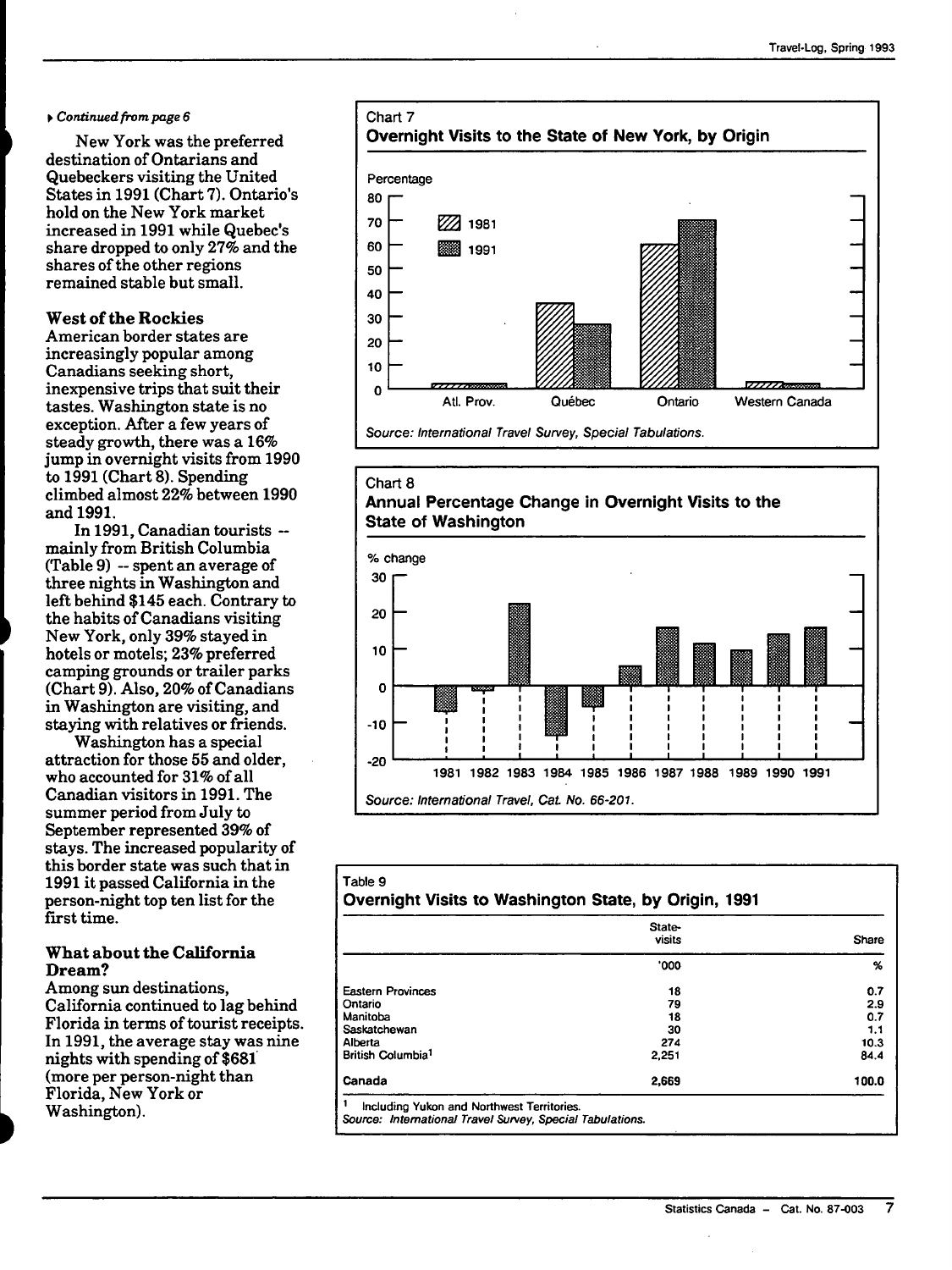![](_page_7_Figure_1.jpeg)

#### $\triangleright$  Continued from page 7

At the end of the 80s, California was the second biggest destination in terms of personnights and spending. However, New York state replaced it in the number two spot in 1990, and increased that lead even more in 1991.

Seven of ten trips to California were by plane, whereas almost half of all visits to Florida were by car (Chart 10). As Chart 11 shows. Canadian travel was affected by the repercussions of the 1989 earthquake.

**Prospects for Travel in Canada**  A new tourist phenomenon has emerged in the new decade. Canadians now take more trips of one or more nights to the United States than to other provinces. North-South links are replacing East-West ones. While Canadians were taking more and more trips

to the United States, trips of a night or more within Canada remained fairly stable. Thus the relative share of Canadian destinations in the travel market has declined.

As the baby boomers grow older, the propensity of Canadians to seek warmer climates during the winter is likely to continue and Canadian destinations are facing strong competition from sun destinations.

The Canadian tourist industry can meet the challenge from border states if they can identify the right products to promote in order to meet the needs of those Canadians who are travelling to border states. Canada is rich in tourist resources related to nature, as evidenced by the great attraction foreigners have for our country's natural beauty. Nature-related activities could be one of several options to offer Canadian travellers looking for new experiences.

*Monique Beyrouti is an analyst with the Education, Culture and Tourism Division.* 

![](_page_7_Figure_11.jpeg)

![](_page_7_Figure_12.jpeg)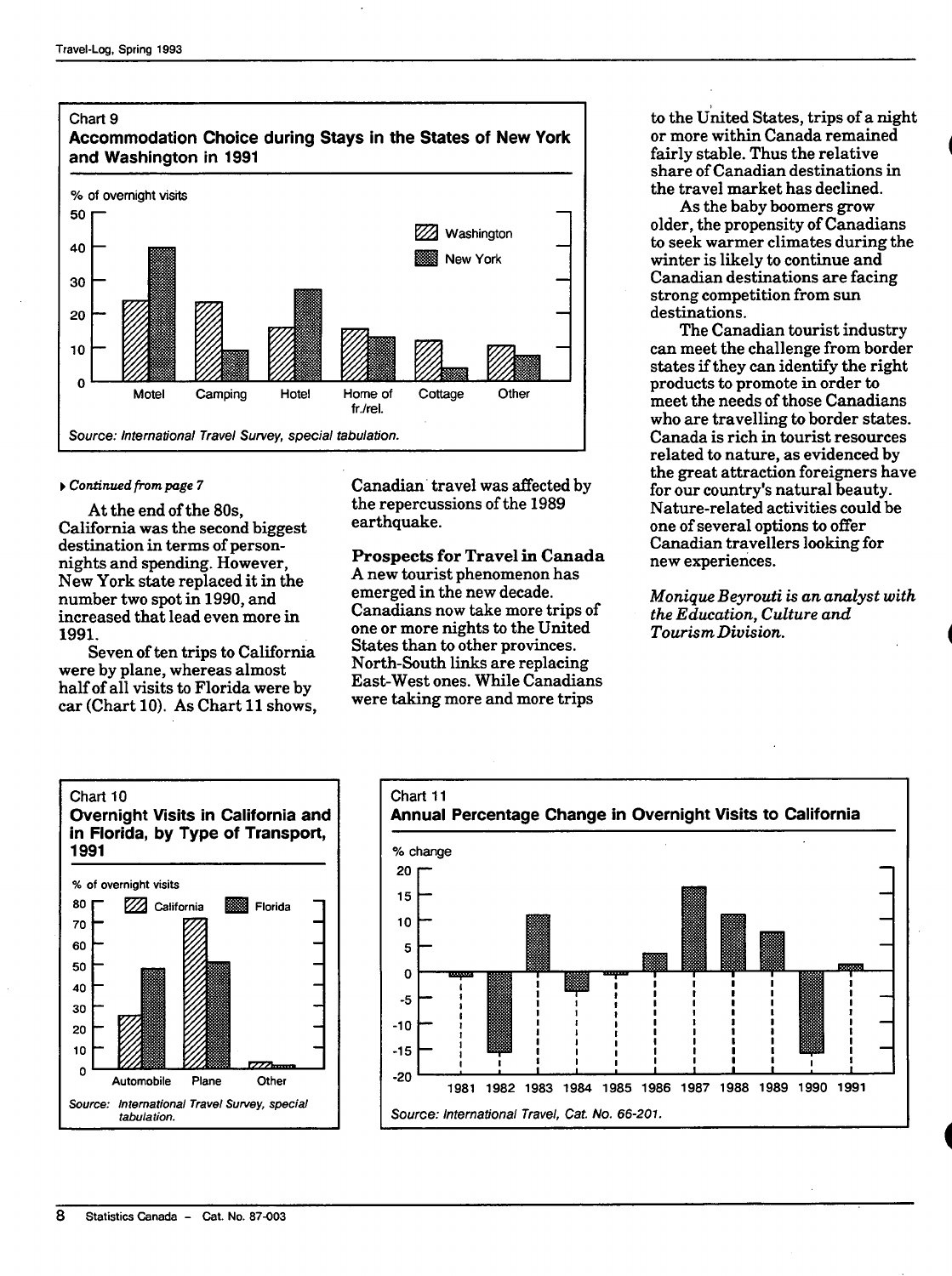![](_page_8_Picture_1.jpeg)

## **Summer of 1992: Dull Weather for Travel in Canada**

Most Canadians will choose to forget the summer of 1992 with its autumn weather. During the months of July to September 1992, Canadians made 26.9 million overnight person-trips somewhere in Canada, and the lowest summer volume since 1986. Same-day travel numbered 18.5 million, most of which restricted to the home province (table 10).

## **A Rotten Summer in Perspective**

Holiday plans seemed to be shelved as only 12.9 million overnight pleasure trips were made in the third quarter of 1992 (Table 11). It is the lowest summer pleasure flow ever reported by the Canadian Travel Survey.

## Table 11 **Overnight Domestic Travel, Third Quarter, 1992**

| Main<br>Characteristics           | Third<br>Quarter 1992 | Share |
|-----------------------------------|-----------------------|-------|
|                                   | '000                  | %     |
| <b>Overnight Trips, Total</b>     | 26,914                | 100.0 |
| <b>Primary Transportation</b>     |                       |       |
| Auto                              | 24,605                | 91.4  |
| Air                               | 1,176                 | 4.4   |
| Bus                               | 643                   | 2.4   |
| Other/Not Stated                  | 490                   | 1.8   |
| <b>Primary Purpose</b>            |                       |       |
| Pleasure                          | 12,901                | 47.9  |
| <b>Visiting Friends/relatives</b> | 9,609                 | 35.7  |
| <b>Business or Convention</b>     | 2,689                 | 10.0  |
| Other/Not Stated                  | 1,715                 | 6.4   |
| Duration                          |                       |       |
| 1 night                           | 5.959                 | 22.1  |
| 2 nights                          | 9.069                 | 33.7  |
| 3 nights                          | 3.633                 | 13.5  |
| 4 nights                          | 1,742                 | 6.5   |
| 5-9 nights                        | 4.071                 | 15.1  |
| 10 nights and more                | 2,441                 | 9.1   |

Trips for the purpose of visiting family or friends came in second place, numbering 9.6 million overnight trips. During the third quarter of 1992, business trips reached 2.7 million, representing 10% of all domestic overnight trips.

Automobile travel accounted for nine out of ten overnight trips in the third quarter of 1992. On the other hand, as less Canadians travelled by air, it's market share accounted for only 4%. Other modes of travel remained marginal.

|                                          | <b>Third</b><br>Quarter 1992 | Share        |
|------------------------------------------|------------------------------|--------------|
|                                          | '000                         | %            |
| <b>Total Trips</b>                       | 45,429                       | 100.0        |
| Intraprovincial<br>Overnight<br>Same day | 21.957<br>17,762             | 48.3<br>39.1 |
| Interprovincial<br>Overnight<br>Same day | 4,957<br>753                 | 10.9<br>1.7  |

Trips of one or more nights with destinations within the province of residence totalled 22.0 million during the summer of 1992 while travel between provinces posted 5.0 million trips. Only one out of ten trips lasted ten nights or more during this period of the year. Trips of one night only accounted for 22% of overnight travel while a third of all overnight trips included a two nights stay.

#### **Note to Users**

Given significant methodological changes in data collection which were introduced in April 1992, the Canadian Travel Survey estimates for the first quarter of 1992 will be reviewed and eventually adjusted in light of the results of subsequent quarters. Moreover, because of these changes, estimates for the second and third quarters of 1992 are not comparable with previous quarters.

For detailed profiles on the Canadian Travel Survey for the third quarter of 1992, please contact the Editor of Travel-log at 613-951-1673.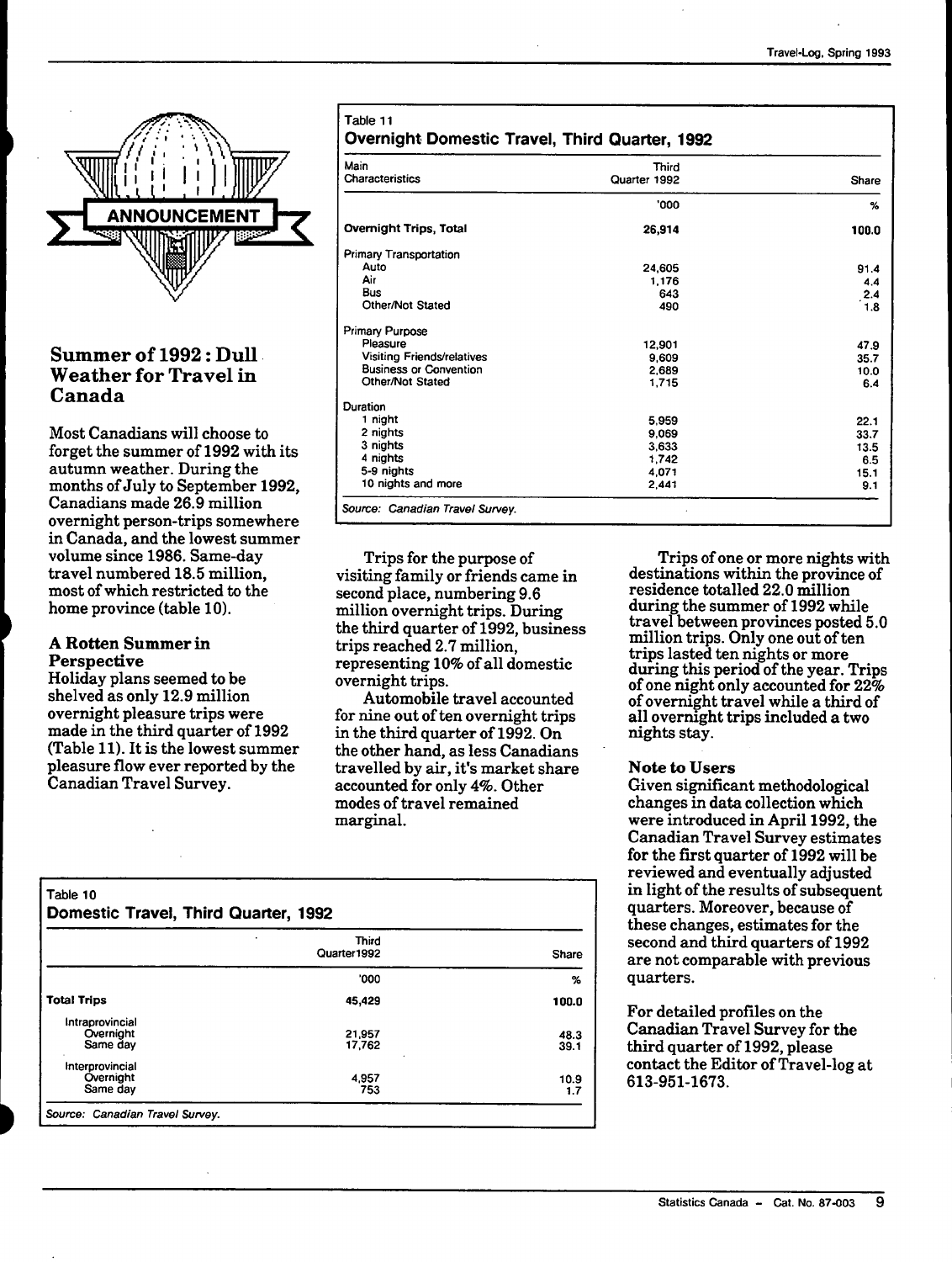![](_page_9_Picture_1.jpeg)

## Travel Price Index, Third Quarter and Annual, 1992

After a 0.4% decline in the first quarter of 1992 over the last quarter of 1991, the Travel Price Index registered moderate increases in the following two quarters. Finally, in the last quarter of the year, the index dropped 1.1% over the summer quarter but increased 2.2% over the fourth quarter of 1991 (Table 12).

A fall of 6.7% in accommodation prices in the fourth quarter drove travel prices downwards compared to the third quarter of 1992. Inter-city transportation prices and the cost of operating an automobile also declined slightly over the summer period. Compared with the fourth quarter of 1991, the increases noted in the cost of transportation more than counterbalanced the stability of lodging costs during this period.

In comparison, overall prices for goods and services, as measured by the Consumer Price Index (CPI), increased by 0.4% during the fourth quarter compared with the third quarter of 1992 and by 1.8% over the fourth quarter of 1991.

#### Table 12 **The Travel Price Index and its Components, (not seasonally adjusted, 1986 = 100)**

|                                            |                           | %<br>Change         |                  |              | %<br>Change   |  |
|--------------------------------------------|---------------------------|---------------------|------------------|--------------|---------------|--|
| Components of the TPI <sup>1</sup>         | Fourth<br>Quarter<br>1992 | Previous<br>Quarter | Previous<br>Year | Year<br>1992 | 1991-<br>1992 |  |
| inter-city transportation                  | 128.4                     | $-0.9$              | 2.9              | 126.4        | $-1.2$        |  |
| Local and commuter transportation          | 151.0                     | $-0.2$              | 9.6              | 149.5        | 10.0          |  |
| Rental and leasing of automotive vehicles  | 117.9                     | 1.9                 | 0.6              | 114.3        | $-3.8$        |  |
| Operation of automotive vehicles           | 130.7                     | $-0.5$              | 2.3              | 129.6        | 0.2           |  |
| Traveller accommodation                    | 118.3                     | $-6.7$              | 0.0              | 118.8        | -0.8          |  |
| Food                                       | 120.9                     | $-0.2$              | 1.4              | 120.7        | -0.4          |  |
| Alcoholic beverages                        | 140.9                     | 0.4                 | 4.1              | 139.1        | 4.0           |  |
| Clothing                                   | 129.1                     | $-0.4$              | 0.8              | 129.5        | 0.9           |  |
| Medicinal and pharmaceutical products      | 148.2                     | 0.4                 | 2.8              | 147.0        | 2.3           |  |
| Personal care                              | 128.8                     | 0.3                 | 2.7              | 127.7        | 1.3           |  |
| Photographic goods and services            | 114.0                     | $-1.1$              | $-2.5$           | 115.4        | $-3.7$        |  |
| Reading materials and other printed matter | 145.8                     | 0.1                 | 1.2              | 145.5        | 1.3           |  |
| Tobacco products and smokers' supplies     | 226.1                     | 0.3                 | 2.0              | 225.3        | 8.5           |  |
| Travel Price Index (TPI), $1986 = 100$     | 131.7                     | $-1.1$              | 2.2              | 130.7        | 0.7           |  |
| Consumer Price Index (CPI), 1986 = 100     | 128.9                     | 0.4                 | 1.8              | 128.1        | 1.5           |  |

<sup>1</sup> The following TPI components are not published by the Division: Admission to entertainment, **recreational vehicles. Records, compact dies and pre-recorded audio magnetic tapes, Use of recreational sports and health facilities. Use of** 

**Sources: Prices Division; The Consumer Price Index, Cat. Wo. 62-007** 

![](_page_9_Figure_10.jpeg)

On an annual basis, the TPI reached 130.7 in 1992, or 0.7% over 1991. This increase in travel prices was the smallest ever recorded on an yearly basis (Chart 12). Moreover, it was half the rate witnessed for the CPI during the same period. Decreases in the cost of inter-city transportation and lodging between 1991 and 1992 partially compensated rises in other items. The drop in air fares accounted for most the decline in the price of inter-city transport.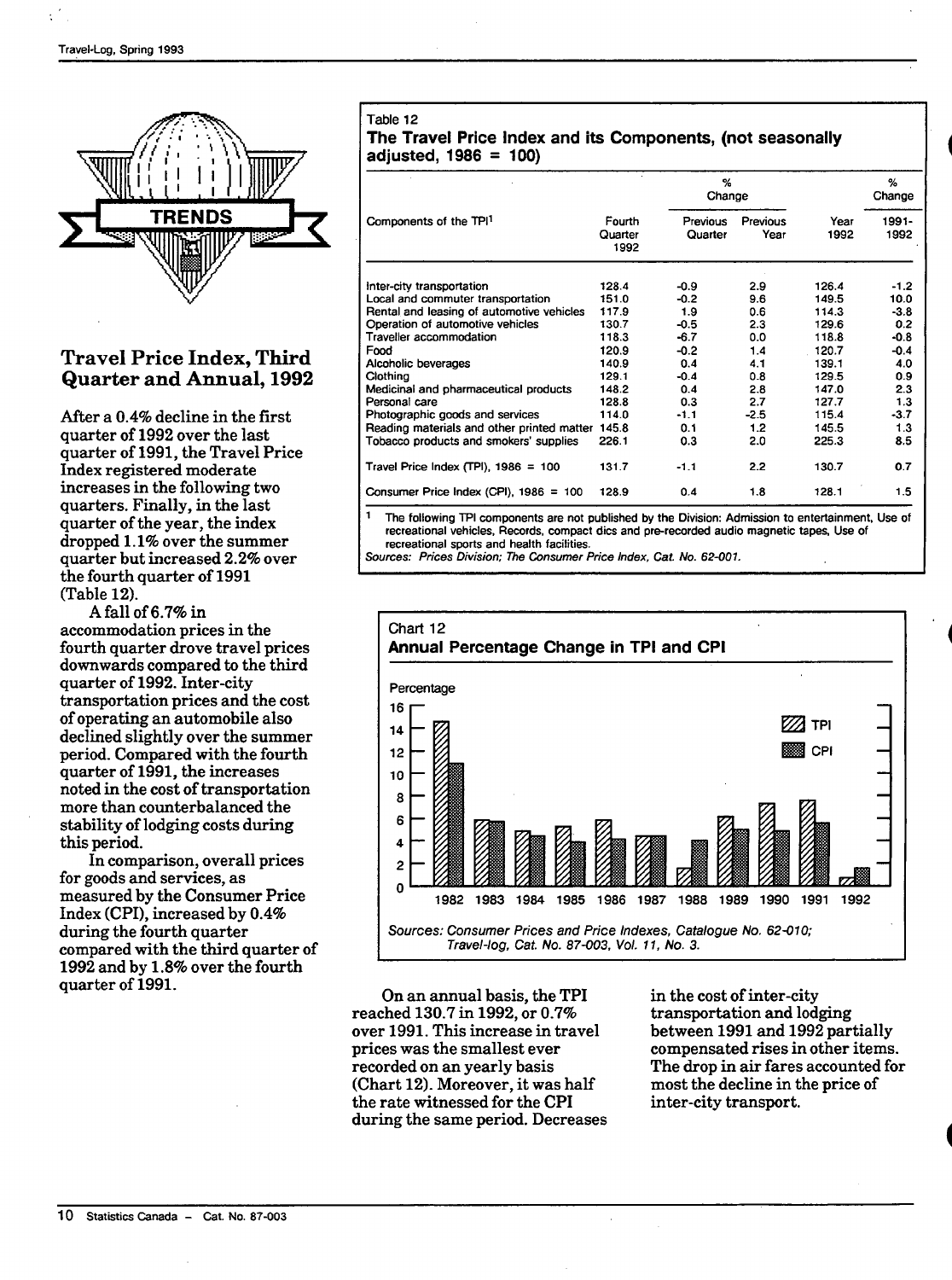$\frac{1}{2}$ 

![](_page_10_Picture_1.jpeg)

| This index lists articles published in Travel-log since 1991.                                                                                                                                                                           |             |
|-----------------------------------------------------------------------------------------------------------------------------------------------------------------------------------------------------------------------------------------|-------------|
| <b>DOMESTIC TRAVEL</b>                                                                                                                                                                                                                  |             |
| The Manitoba Case<br>A case study of the Manitoba travel market                                                                                                                                                                         | Winter 1991 |
| City Sprees to Nature Experiences<br>On travel products sought by Canadians                                                                                                                                                             | Spring 1991 |
| Domestic Travel, Third Quarter 1990 - Highlights                                                                                                                                                                                        | Spring 1991 |
| Transport Canada Looks at Aging<br>On transportation needs of an aging population                                                                                                                                                       | Spring 1991 |
| Domestic Travel - A Decade of Change<br>An in-depth look at trends over the past decade                                                                                                                                                 | Summer 1991 |
| Overnight Domestic Travel, First Quarter 1992 - Highlights                                                                                                                                                                              | Autumn 1992 |
| Overnight Domestic Travel, Second Quarter 1992 - Highlights                                                                                                                                                                             | Winter 1993 |
| profiles of canadian residents                                                                                                                                                                                                          |             |
| The Golden Years<br>Population projections                                                                                                                                                                                              | Winter 1991 |
| Travel by B.C. Residents<br>Both domestic and international                                                                                                                                                                             | Spring 1991 |
| immigration and International VFR Travel<br>A review                                                                                                                                                                                    | Spring 1991 |
| Older Canadians: A Market for Opportunity<br>A look at their travel habits                                                                                                                                                              | Fall 1991   |
| A Profile of Canadian Travellers: Who travels and Where to                                                                                                                                                                              | Spring 1992 |
| TOURISM INDUSTRY                                                                                                                                                                                                                        |             |
| Recessions, Past and Present<br>How recessions affect the tourism industry                                                                                                                                                              | Winter 1991 |
| Up In the Air In the Eighties<br>A profile of the airline industry                                                                                                                                                                      | Winter 1991 |
| 1991 Census<br>- How it can be useful to the industry                                                                                                                                                                                   | Spring 1991 |
| Travel Price Index - Revision                                                                                                                                                                                                           | Summer 1992 |
| Employment in the Tourism Industry                                                                                                                                                                                                      | Autumn 1992 |
| <b>Tourism Statistics: An Overview</b>                                                                                                                                                                                                  | Winter 1993 |
| Travel Price Index, Third Quarter 1992                                                                                                                                                                                                  | Winter 1993 |
| in fernamena erkvei                                                                                                                                                                                                                     |             |
| Is the American Market Shrinking?<br>On shifting American travel patterns                                                                                                                                                               | Winter 1991 |
| Record Travel Deficit in 1990<br>Preliminary analysis                                                                                                                                                                                   | Spring 1991 |
| Canada's Major Overseas Tourism Markets                                                                                                                                                                                                 | Winter 1992 |
| The Outbound Canadian Travel Market in 1990                                                                                                                                                                                             | Summer 1992 |
| To order back issues of Travel-log, contact Publication Sales, Statistics Canada, Ottawa, Ontario, K1A OT6. For faster service, FAX your<br>order to 1-613-951-1584. Or call toll-free 1-800-267-6677 and use your VISA or Master Card. |             |

l,